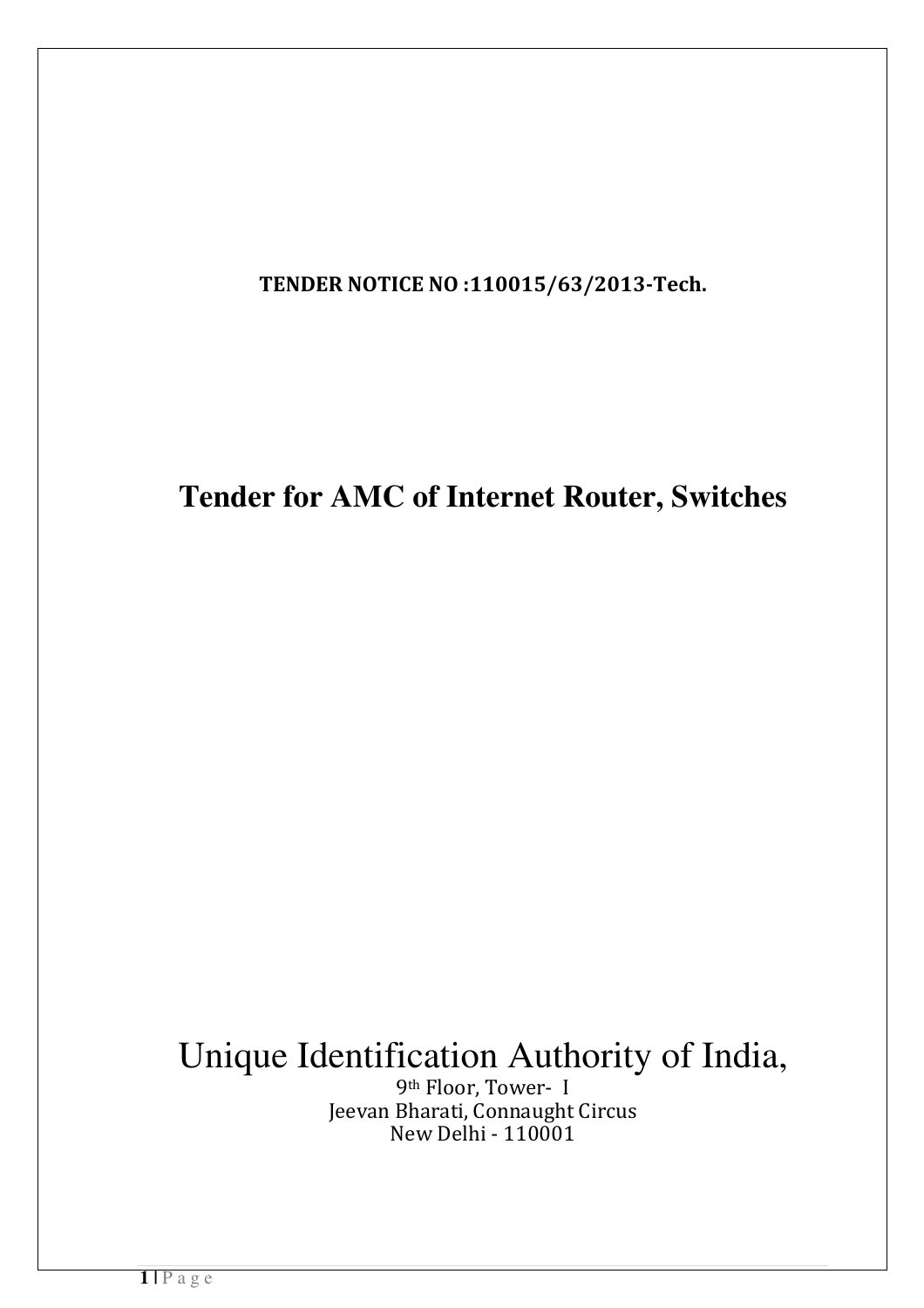| TENDER NOTICE NO.               | ÷            | 11015/63/2013-Tech.                                                                                                                                                                                                                            |
|---------------------------------|--------------|------------------------------------------------------------------------------------------------------------------------------------------------------------------------------------------------------------------------------------------------|
| PUBLICATION DATE                | ÷            | 27 <sup>th</sup> Sept 2013                                                                                                                                                                                                                     |
| DATE OF SUBMISSION OF TENDER    | $\mathbf{r}$ | 14th October 2013 at 3:00PM                                                                                                                                                                                                                    |
| DATE OF TIME OPENING            |              | 14th October 2013 at 3:30 PM                                                                                                                                                                                                                   |
| NAME AND ADDRESS OF TENDERER :  |              | Shri S. Das<br>Assistant Director General (Technology)<br>Unique Identification Authority of India<br>Planning Commission, Govt. of India<br>9 <sup>th</sup> Floor, Tower I,<br>Jeevan Bharti Building, Connaught Circus<br>New Delhi - 110001 |
| <b>TELEPHONE NUMBER</b>         |              | 23462620                                                                                                                                                                                                                                       |
| E-MAIL ADDRESS OF THE TENDERER: |              | adgtech.hqr@uidai.gov.in                                                                                                                                                                                                                       |
| <b>EARNEST MONEY DETAILS:</b>   |              |                                                                                                                                                                                                                                                |

1. Rs. 20,000/- by demand draft in favour of PAO, UIDAI, New Delhi.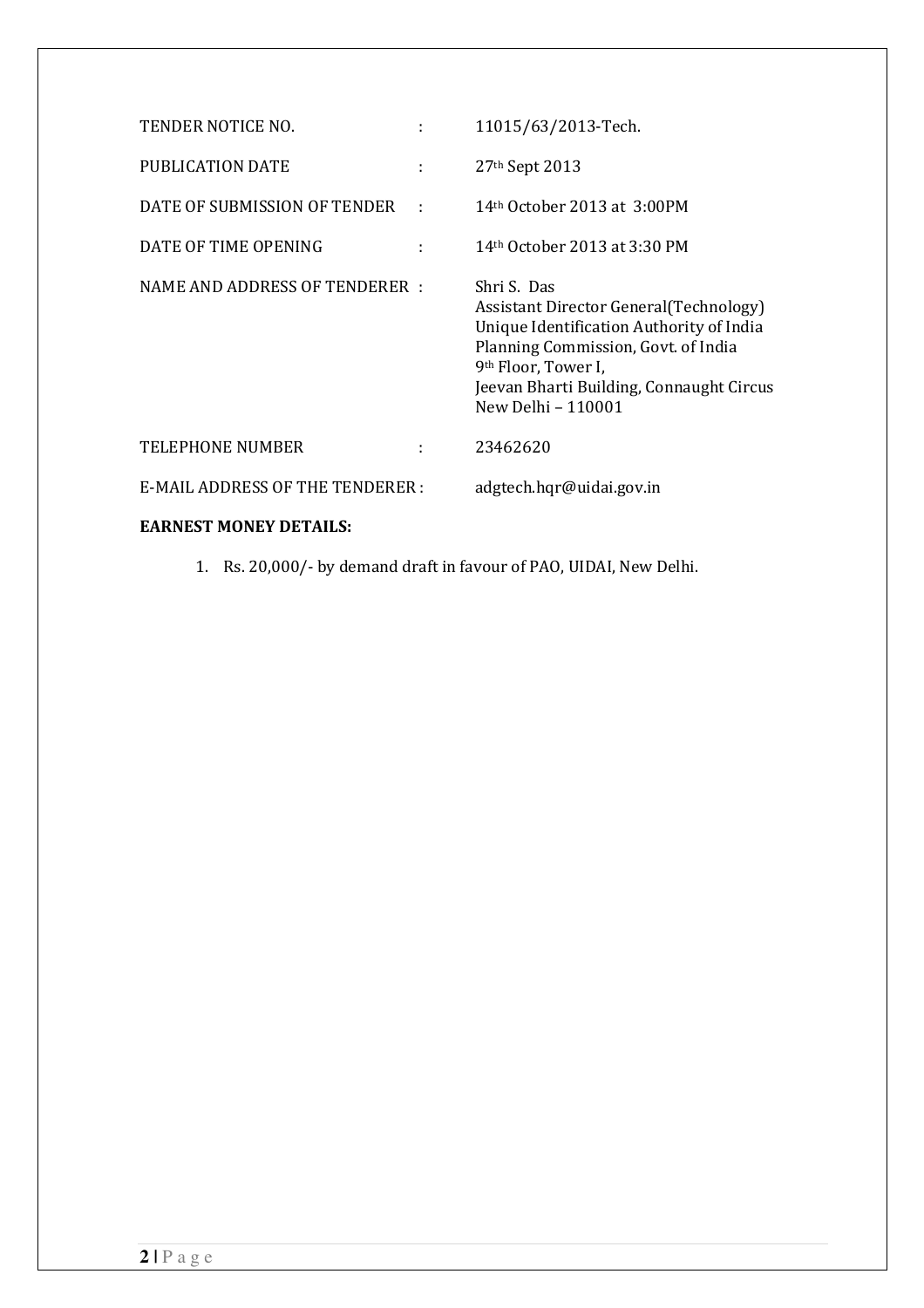#### INSTRUCTIONS TO BIDDERS

#### 1. Definitions

In this document, the following terms shall have following respective meanings:-

- 1.1 "Authorized Representative" shall mean any person authorised by either of the parties.
- 1.2 "Bidder" means the company providing the services/Items under Agreement.
- 1.3 The word Bidder when used in the pre award period shall be synonymous with Bidder, and when used after award of the Contract shall mean the successful Bidder with whom UIDAI signs the agreement for rendering of services..
- 1.4 "UIDAI" shall stand for Unique Identification Authority of India.
- 1.5 "AMC" shall stand for Annual Maintenance Contract.

#### 2. Invitation for Bids

2.1 Unique Identification Authority of India is looking for vendors for AMC of following items at UIDAI H.Q., New Delhi

| Sl. No.   Item |                                        | <b>Quantity</b> |
|----------------|----------------------------------------|-----------------|
| <b>.</b>       | Internet Router (Cisco ASR 1006)       | $2$ (two) nos.  |
| <u>.</u>       | Access Switch (Cisco catalyst 4948)    | $1$ (one) no.   |
| ູ              | Uplinking Switch (Cisco catalyst 3750) | $2$ (two) nos.  |

- 2.2 Bidders are advised to study all commercial aspects, instructions, forms terms and specifications carefully in the tender document. Failure to furnish all information required in the tender document or submission of a bid not substantially responsive to the tender document in every respect will be at the bidder's risk and may result in the rejection of the bid.
- 2.3 Contract period would be 3 years
- 2.4 Commercial bid alongwith proposal sheet at Annexure II, should be sealed in envelop and subscribing tender number and due date.
- 2.5 In commercial bid, price includes all taxes as applicable during the period of contract. No additional information will be entertained after due date.
- 2.6 The draft for earnest money must be in a separate sealed envelope indicating EMD, the amount, tender Notice number and due date should be enclosed with the bid.
- 2.7 The tender should be submitted along with refundable EMD of Rs. 20,000/-(Rupees Twenty Thousand)in the shape of Demand Draft valid for a period of 6 months in favour of the PAO, UIDAI payable at New Delhi. Tenders which are not accompanied by earnest money or incomplete in any respect will be rejected out rightly.
- 2.8 Successful bidder must submit performance security deposit of 15% of the total value of contract in the form of unconditional & irrevocable performance Bank Guarantee (PBG) or Demand Draft from any Nationalized Bank in favour of the "PAO, UIDAI" and payable at New Delhi.
- 2.9 Payment of bill will be made through the crossed account payee cheque drawn in favour of bidder or through RTGS on submission of Invoice and acceptance from the authorised person of UIDAI.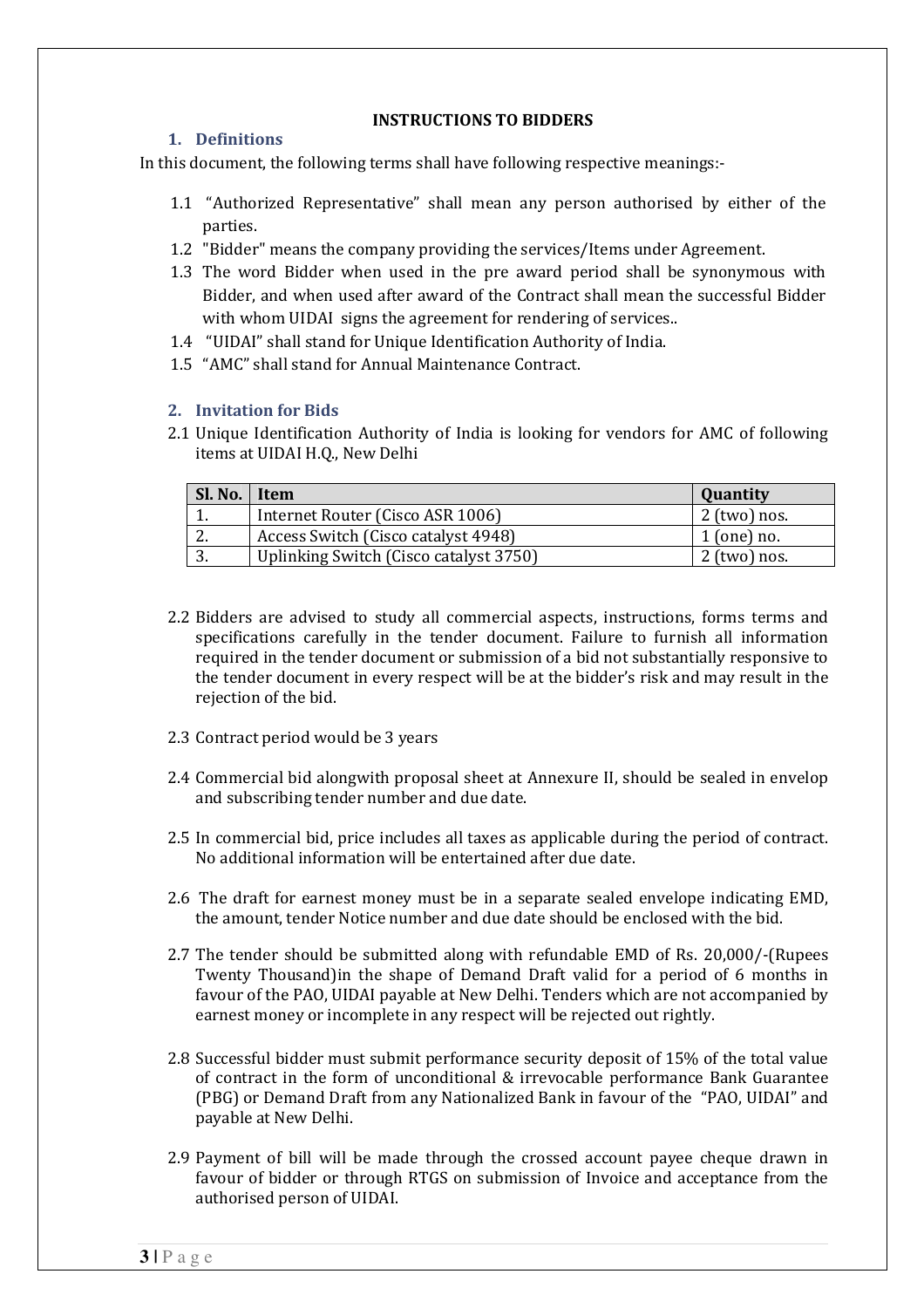2.10 Payment will be done on six monthly basis. First payment will be made on completion of 06 month from the date of commencement of AMC.

2.11 Schedule for Invitation to Tender:

a) Address at which the tender is to be submitted:

Shri S. Das Assistant Director General (Technology) Unique Identification Authority of India (UIDAI), Planning Commission, Govt. of India (GoI), 9th Floor, Tower I, Jeevan Bharati Building, Connaught Circus, New Delhi – 110001

b) Last date and time for submission of bid:

14th October 2013 at 3:00 PM

c) Date of opening of Commercial bids:

14th October 2013 at 3:30 PM

- d) Date till which the tender is valid: 90 days from the opening of technical bid.
- e) UIDAI shall not be responsible for any postal delay about non-receipt/nondelivery of the documents.
- f) The bidder is required to provide AMC services of all the items to the satisfaction of UIDAI at respective sites.
- g) Validity of bid would be 90 Days.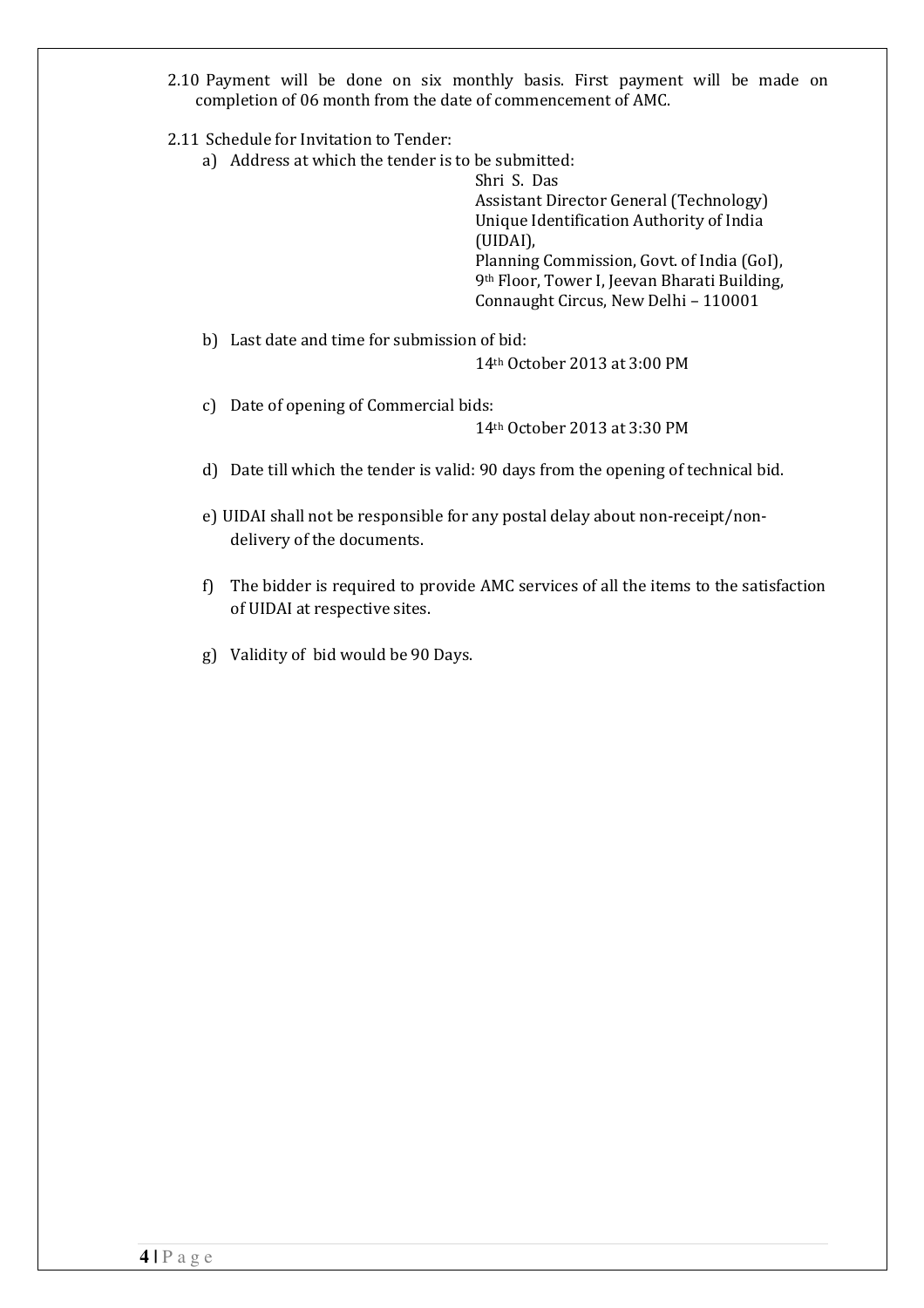## **ANNEXURE I- COMMERCIAL BID**

| Sl. | Item                                            | <b>AMC</b> | Quantity       | <b>Total</b> |
|-----|-------------------------------------------------|------------|----------------|--------------|
| No. |                                                 | Rate/year  |                |              |
| 1.  | Internet Router (Cisco ASR)<br>1006)            |            | $2$ (two) nos. |              |
| 2.  | Access Switch (Cisco catalyst<br>4948)          |            | $1$ (one) no.  |              |
| 3.  | Uplinking<br>(Cisco<br>Switch<br>catalyst 3750) |            | $2$ (two) nos. |              |
|     | Total                                           |            |                |              |